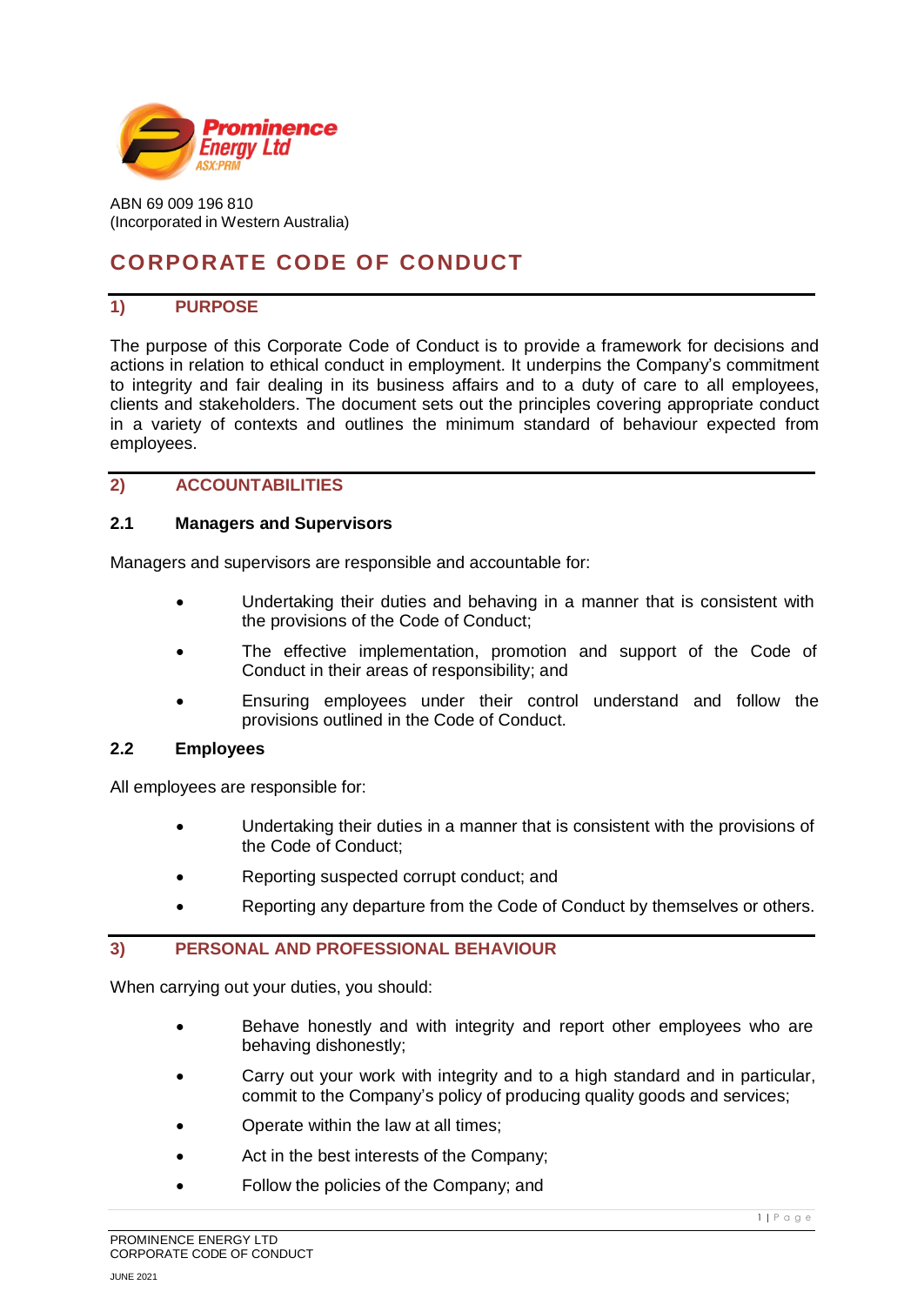• Act in an appropriate business-like manner when representing the Company in public forums.

# **4) CONFLICT OF INTEREST**

Potential for conflict of interest arises when it is likely that you could be influenced, or it could be perceived that you are influenced by a personal interest when carrying out your duties. Conflicts of interest that lead to biased decision making may constitute corrupt conduct.

- Some situations that may give rise to a conflict of interest include situations where you have:
	- o Financial interests in a matter the Company deals with or you are aware that your friends or relatives have a financial interest in the matter;
	- o Directorships/management of outside organisations;
	- o Membership of boards of outside organisations;
	- o Personal relationships with people the Company is dealing with which go beyond the level of a professional working relationship;
	- o Secondary employment, business, commercial, or other activities outside of the workplace which impacts on your duty and obligations to the Company;
	- o Access to information that can be used for personal gain; and
	- o Offer of an inducement.
- You may often be the only person aware of the potential for conflict. It is your responsibility to avoid any conflict from arising that could compromise your ability to perform your duties impartially. You must report any potential or actual conflicts of interest to your manager.
- If you are uncertain whether a conflict exists, you should discuss that matter with your manager and attempt to resolve any conflicts that may exist.
- You must not submit or accept any bribe, or other improper inducement. Any such inducements are to be reported to your manager.

#### **5) PUBLIC AND MEDIA COMMENT**

- Individuals have a right to give their opinions on political and social issues in their private capacity as members of the community.
- Employees must not make official comment on matters relating to the Company unless they are:
	- o Authorised to do so by the Chief Executive Officer/Managing Director; or
	- o Giving evidence in court; or
	- o Otherwise authorised or required to by law.
- Employees must not release unpublished or privileged information unless they have the authority to do so from the Chief Executive Officer/Managing Director.
- The above restrictions apply except where prohibited by law, for example in relation to "whistleblowing".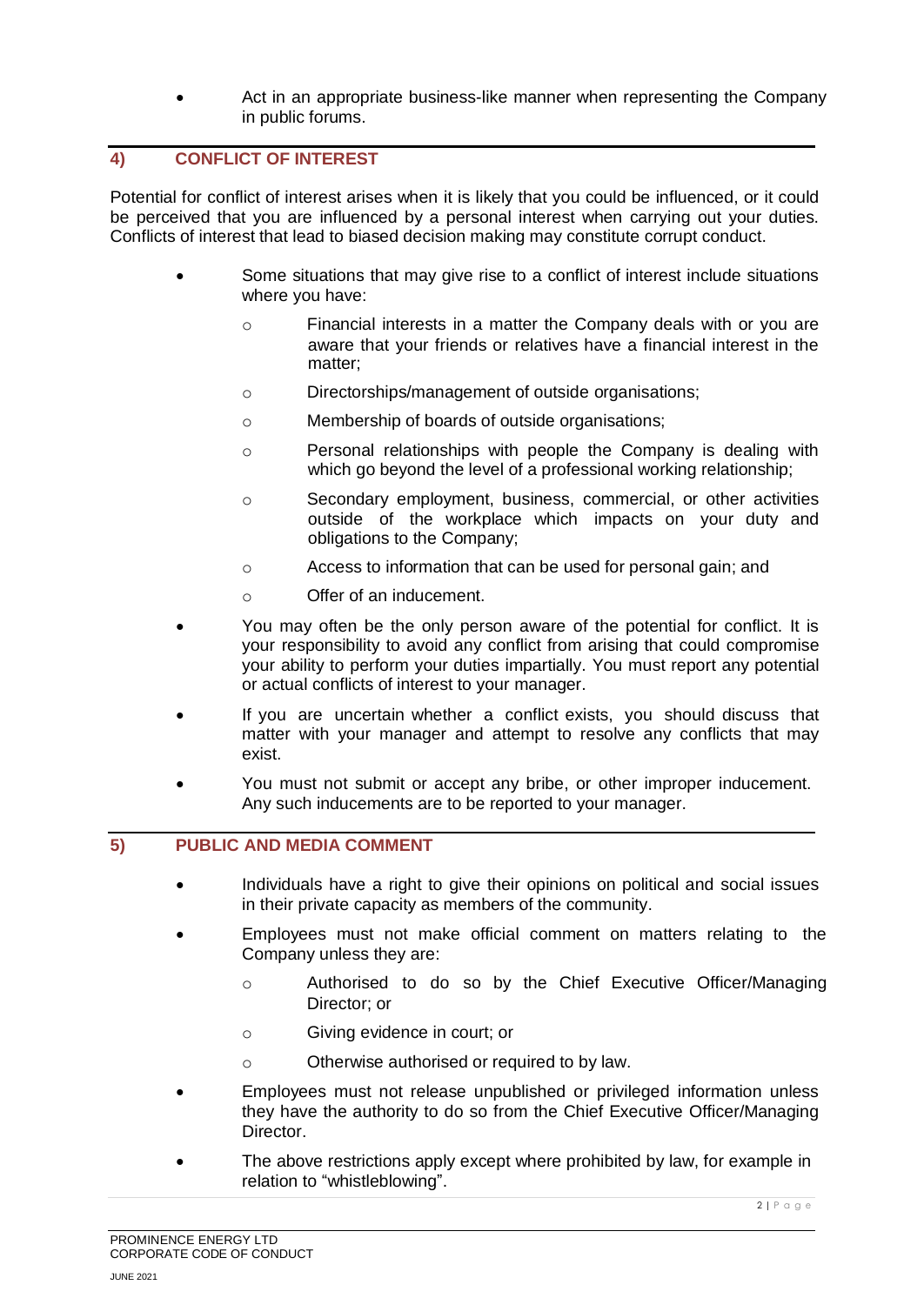### **6) USE OF COMPANY RESOURCES**

Requests to use Company resources outside core business time should be referred to management for approval.

If employees are authorised to use Company resources outside core business times they must take responsibility for maintaining, replacing, and safeguarding the property and following any special directions or conditions that apply.

Employees using Company resources without obtaining prior approval could face disciplinary and/or criminal action. Company resources are not to be used for any private commercial purposes.

#### **7) SECURITY OF INFORMATION**

Employees are to make sure that confidential and sensitive information cannot be accessed by unauthorised persons. Sensitive material should be securely stored overnight or when unattended. Employees must ensure that confidential information is only disclosed or discussed with people who are authorised to have access to it. It is considered a serious act of misconduct to deliberately release confidential documents or information to unauthorised persons, and may incur disciplinary action.

#### **8) INTELLECTUAL PROPERTY/COPYRIGHT**

Intellectual property includes the rights relating to scientific discoveries, industrial designs, trademarks, service marks, commercial names ad designations, and inventions and is valuable to the Company.

The Company is the owner of intellectual property created by employees in the course of their employment unless a specific prior agreement has been made. Employees must obtain written permission to use any such intellectual property from the Company Secretary/Chairman before making any use of that property for purposes other than as required in their role as employee.

#### **9) DISCRIMINATION AND HARASSMENT**

Employees must not harass, discriminate, or support others who harass and discriminate against colleagues or members of the public on the grounds of sex, pregnancy, marital status, age, race (including their colour, nationality, descent, ethnic or religious background), physical or intellectual impairment, homosexuality or transgender.

Such harassment or discrimination may constitute an offence under legislation. The Company's executives should understand and apply the principles of equal employment opportunity.

#### **10) CORRUPT CONDUCT**

Corrupt conduct involves the dishonest or partial use of power or position which results in one person/group being advantaged over another. Corruption can take many forms including, but not limited to:

- Official misconduct;
- Bribery and blackmail;
- Unauthorised use of confidential information;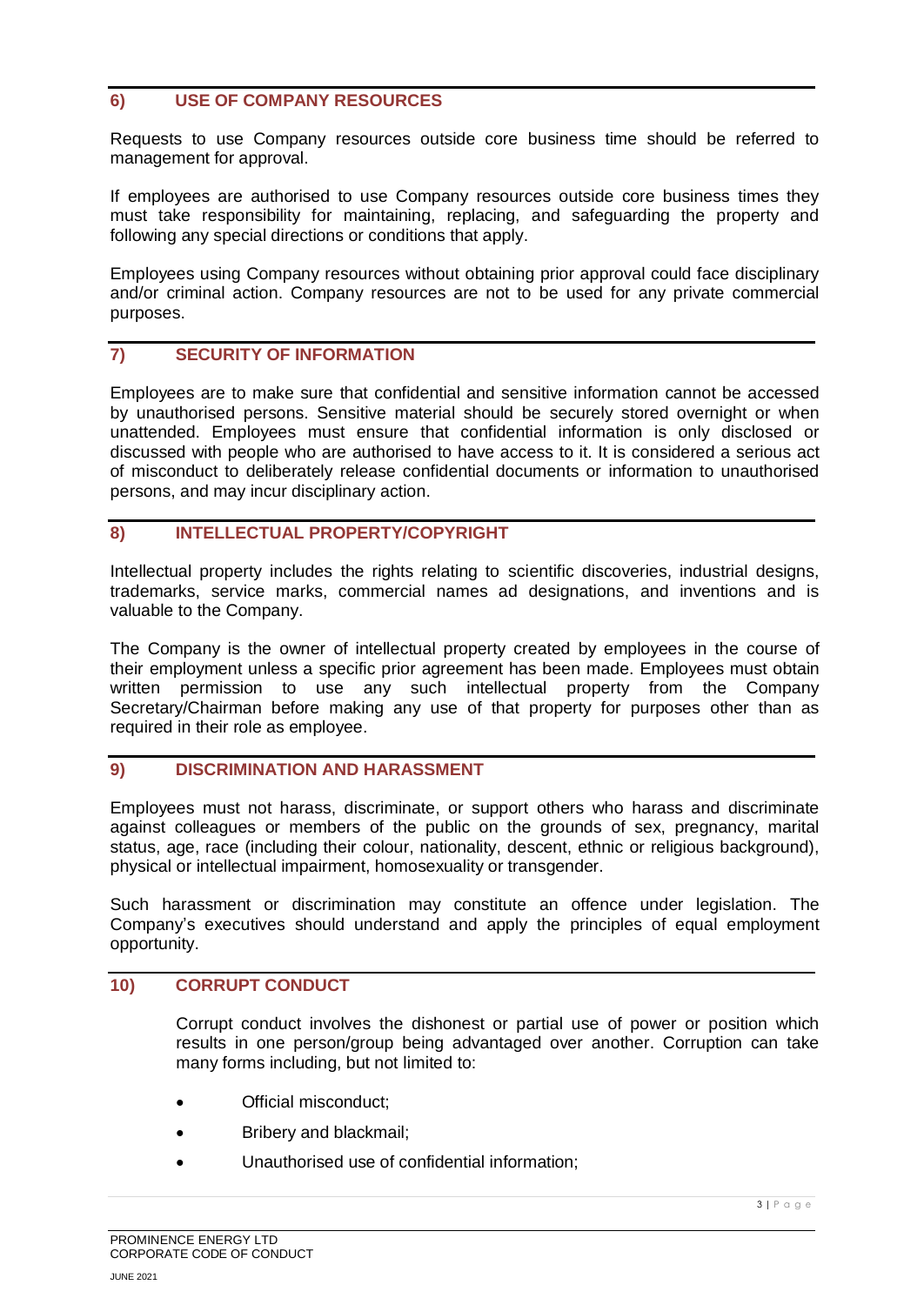- Fraud; and
- Theft.

Corrupt conduct will not be tolerated by the Company. Disciplinary action up to and including dismissal will be taken in the event of any employee participating in corrupt conduct.

### **11) OCCUPATIONAL HEALTH AND SAFETY**

It is the responsibility of all employees to act in accordance with occupational health and safety legislation, regulations and policies applicable to their respective organisations and to use security and safety equipment provided.

Specifically all employees are responsible for safety in their work area by:

- Following the safety and security directives of management;
- Advising management of areas where there is potential problem in safety and reporting suspicious occurrences; and
- Minimising risks in the workplace.

### **12) LEGISLATION**

It is essential that all employees comply with the laws and regulations of the countries in which we operate. Violations of such laws may have serious consequences for the Company and any individuals concerned. Any known violation must be reported immediately to management.

#### **13) FAIR DEALING**

The Company aims to succeed through fair and honest competition and not through unethical or illegal business practices. Each employee should endeavour to deal fairly with the Company's suppliers, customers and other employees.

#### **14) INSIDER TRADING**

All employees must observe the Company's "*Trading Policy*". In conjunction with the legal prohibition on dealing in the Company's securities when in possession of unpublished price sensitive information, the Company has established specific time periods when Directors, management and employees are permitted to buy and sell the Company's securities.

#### **15) RESPONSIBILITIES TO INVESTORS**

The Company strives for full, fair and accurate disclosure of financial and other information on a timely basis.

## **16) BREACHES OF THE CODE OF CONDUCT**

Employees should note that breaches of certain sections of this Code of Conduct may be punishable under legislation.

Breaches of this Code of Conduct may lead to disciplinary action. The process for disciplinary action is outlined in Company policies and guidelines, relevant industrial awards and agreements.